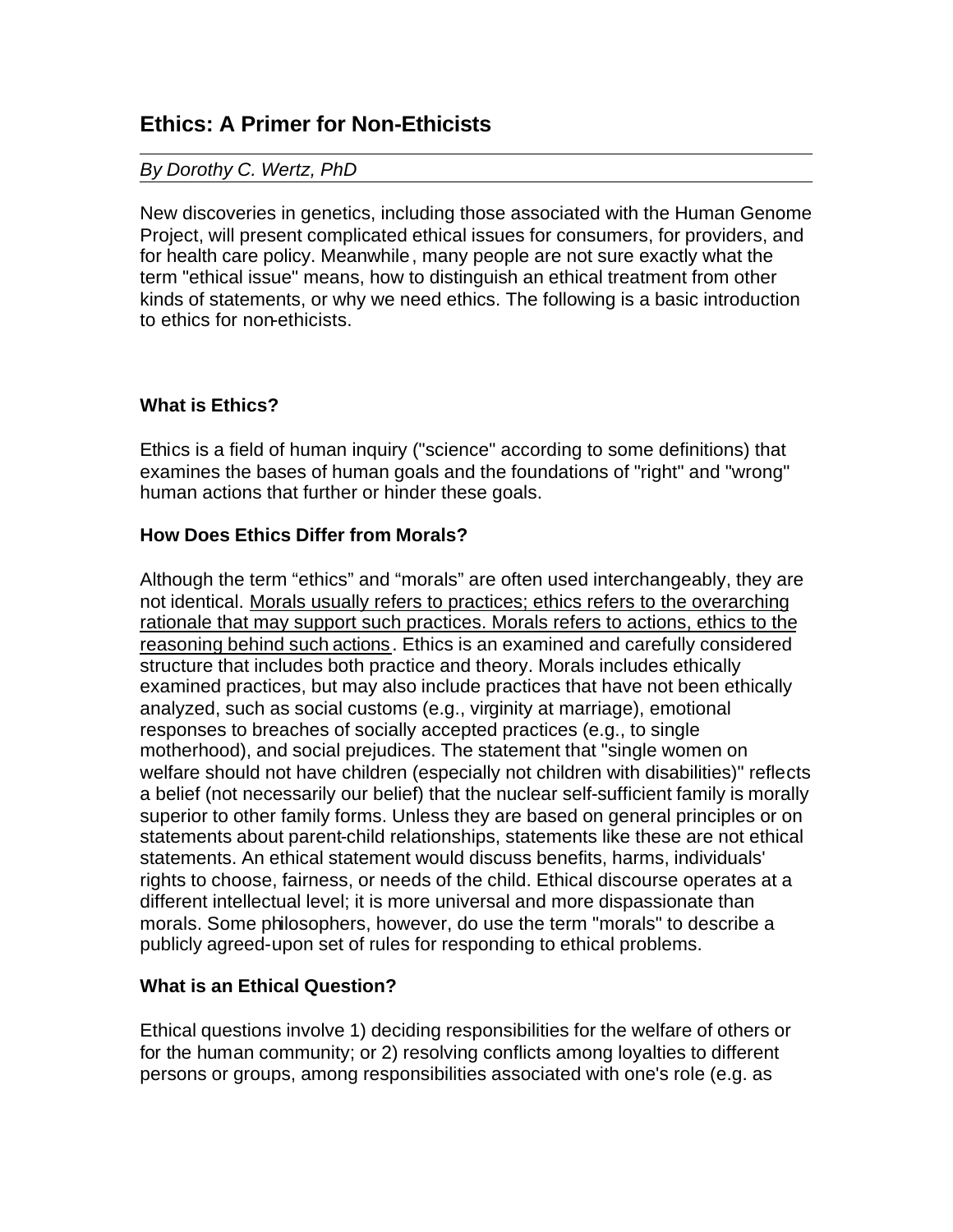consumer or provider), or among principles. Ethical questions include (or imply) the words "ought" or "should".

Although we frequently hear the term "ethical dilemma", many ethical problems are not dilemmas. They are even more complicated. A "dilemma", from the Greek di (two) and *lemma* (assumption), means a confrontation in which both alternatives have an equal likelihood of causing harm (or benefit). Many ethical problems in genetics present more than two alternatives and are therefore not dilemmas, but trilemmas or quadrilemmas.

# **What Is an "Ethical" Response to an Ethical Question?**

Many people use non–ethical reasoning to **respond to ethical** questions. Non– ethical reasons are not necessarily "unethical" or harmful; they simply avoid the difficulty of ethical thinking.

# **Examples of Non–Ethical Statements**

Sometimes people use technical, scientific, legal, religious, or institutional policy statements to answer the question, "What should I do?" These are not ethical statements because they do not include a rationale that transcends particular institutions. Here are some examples of non-ethical responses to ethical problems:

# *(1) "Technology will eventually solve this problem."*

For example, suppose someone refuses to give blood for a DNA sample that could provide useful genetic information to other members of the family. What should the genetics services provider do?

The answer that "In the future direct DNA testing on the family members will be possible so this situation will not occur" is not an ethics based response. Many geneticists prefer technological answers because they appear to be the simplest solutions. Technology, however, will not obviate all difficult decisions. Direct DNA testing may eliminate the problem of family cooperation for some genetic testing, but may pose new problems, for example, increased requests for testing by employers or insurers. One should not look to scientific discoveries to remove or solve ethical problems.

# *(2) "The law requires or prohibits this."*

Fear of lawsuits plays a role in many medical decisions. For example, in response to the question of whether to disclose fetal sex to a couple who may terminate a pregnancy solely on the basis of sex, some providers say disclosure is a legal requirement and proceed no further in their reasoning. If a pregnant woman's separated husband asks for the results of her prenatal diagnostic tests,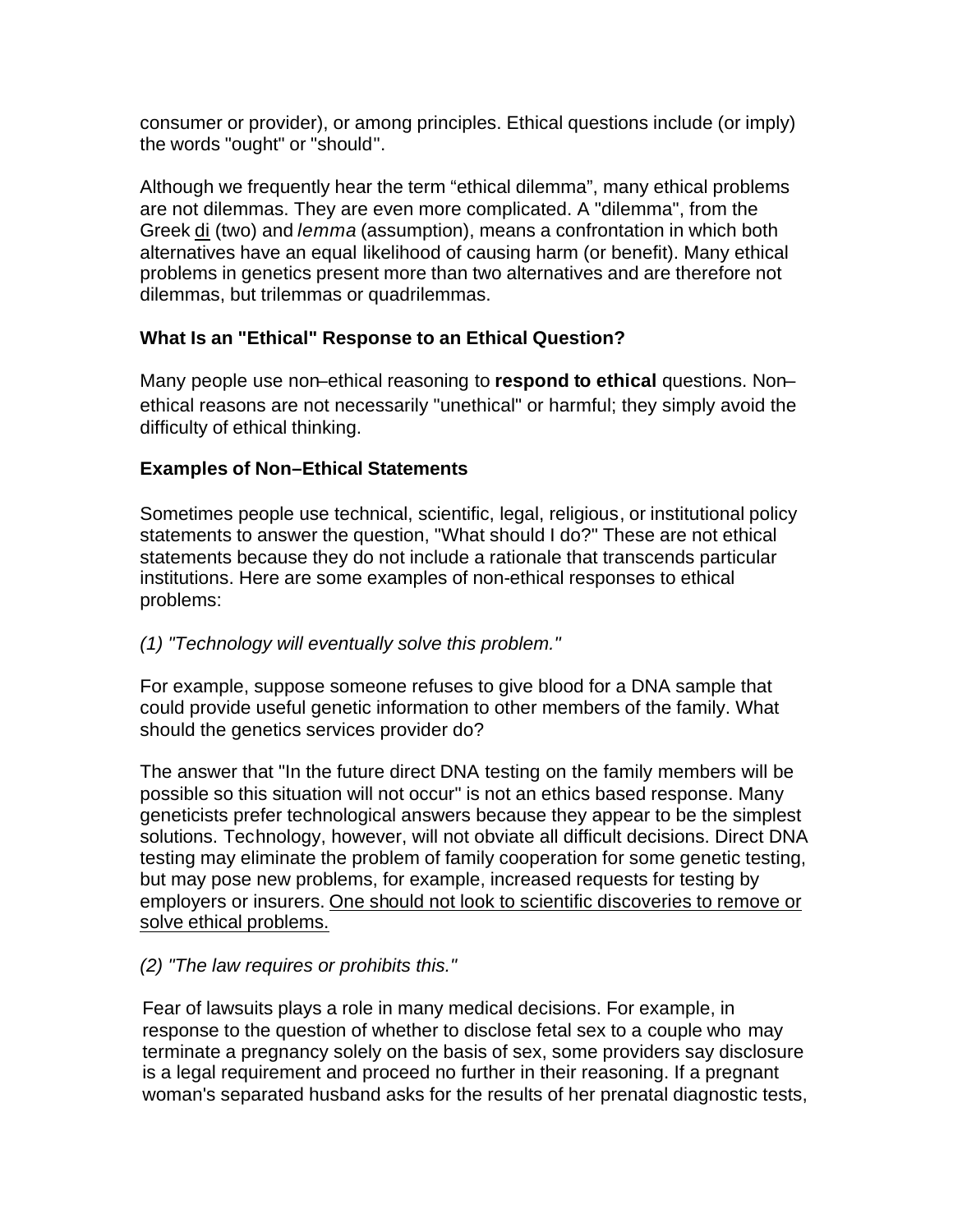against her wishes, some providers also base their answers on presumed legal prohibitions or requirements. (Their legal knowledge in both cases may be faulty, but that is a subject for another paper. Laws are not as restrictive as many people think.) Although laws are often based on the collective moral experience of a community, ethics transcends law, applies to more situations, provides more guidance and more general rules. Decisions made solely on the basis of following legal regulations are not ethical decisions.

## *(3) "My institution, department, or supervisor requires (or forbids) this."*

Authorities can be wrong. Throughout history, millions of people have been killed by employees who were simply following their employer's rules and doing their jobs. In a democratic society, institutional policies should be established by those who will use them. They also should be re-reviewed periodically to keep pace with scientific, cultural, and social developments. A decision based on policy that the decision-maker has had a hand in establishing or reviewing, or at least has carefully considered, may be an ethical decision, provided that the policy itself has underlying ethical principles. Merely following institutional policy for its own sake, however, is not an ethical response to the question "What should I do?"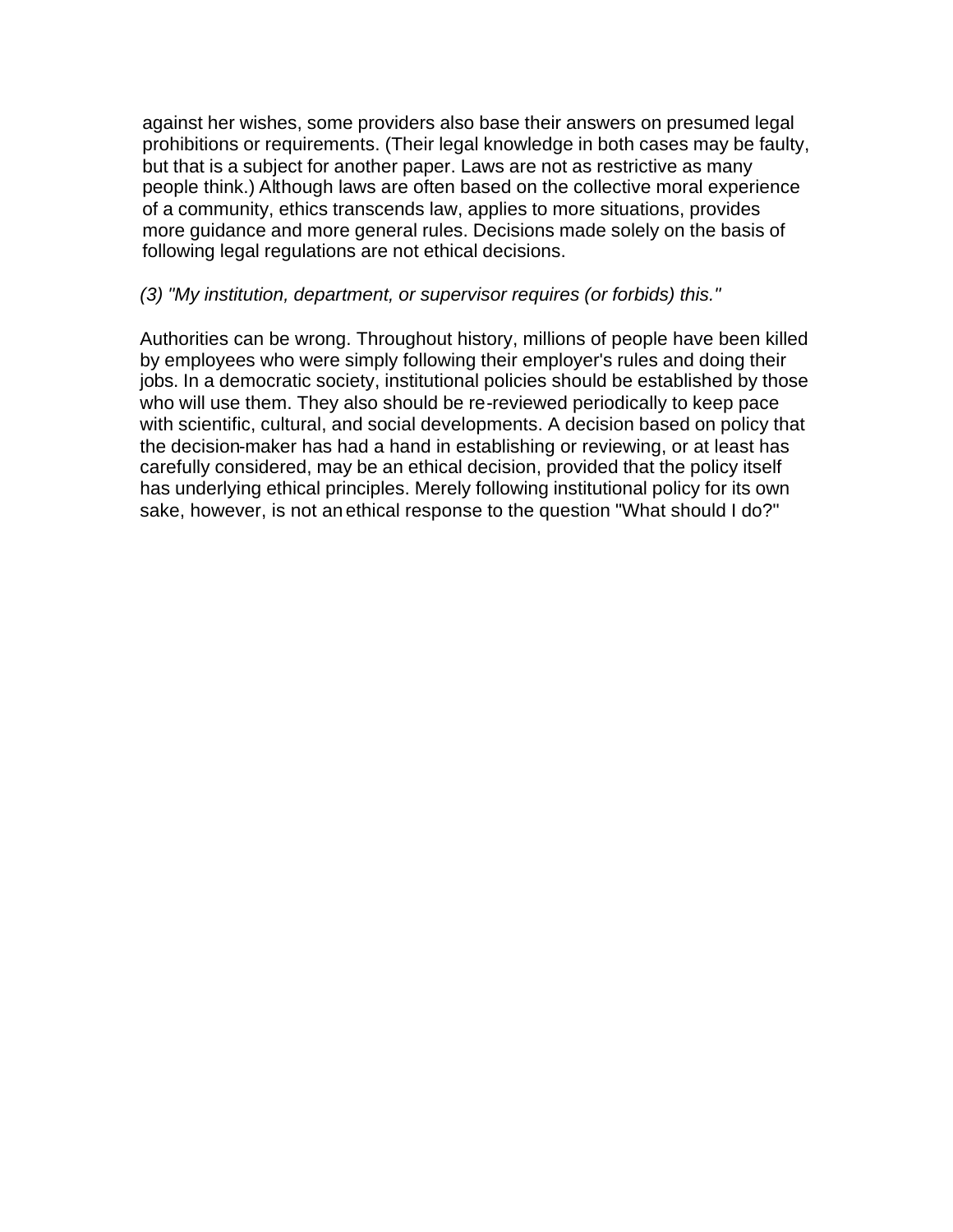# **Examples of Reasoning 'Based On Principals of Ethics Examples of Reasoning Based on Principals of Ethics**

#### **Autonomy**

Counselors should be nondirective, support whatever decision clients make; patient requests shotild be respected, whether they're right or wrong; optimal choices are based upon use of medical/genetic information; patients' rights to know or not to know; honesty, obligation to tell the truth; refusal to lie ; right to privacy or confidentiality; doctorpatient relationship (trust); rights to referral.

#### **Beneficence**

Removal of guilt or anxiety now, help with present problems; physician's responsibility to provide health care for family, society; the "Golden Rule" of Christian tradition: do unto others as you would have others do unto you; benefits outweigh possible harm; means of truthtelling so as to maxindze good (means of teUing truth, support, counseling, referrals); farnily planning, makinginformed reproductive choices; prepare patient for the future, including help cope with stresses of disease or abortion; improvement of life of future generations; health care; social planning; insurance coverage; workers'health (includes responsibility of factory to worker); working conditions; social unity; protection of persons through regulation or licensing of labs and providers; (insure proper level of service, quality control) to prevent nLisuse; common good, public health, public safety; population limitation, maintain balanced sex ratio; eugenic arguments cost to society (although eugenics is now associated mostly with harm, most eugerLicists thought they were doing good).

#### **Justice**

Equal access; entitlement to full insurance coverage; right to medical care that is affordable; fairness or unfairness; they deserve or don't deserve the service; interests of the fetus ought to be treated equally with those of living persons; use resources wisely, don't waste resources; appropriate or inappropriate use oftechnology medical indication or no medical indication; this is a misuse of the service; all available services should be provided on request.

#### **Non–Maleficence**

Do no harm (the Hippocratic Oath); preserve family unity, resolve conflict through discussion truth telling to avoid harm; truth telling as a source of harm; no benefit gained from truth telling (no need to know); avoid potential misuse of information by third parties; avoid social stigmatization, discrimination in the workplace or elsewhere; avoid harm through regulations or government intervention; avoid harm to society if sex ratio upset; parent's request serves no useful purpose; don't set a precedent that will harm the moral order ("slippery slope"argument).

### **Strict Ultilitarianism**

Efficiency or utility; costbenefit analysis; protection of econonLic interest of third parties; consumers have a right to whatever service they can pay for out of pocket.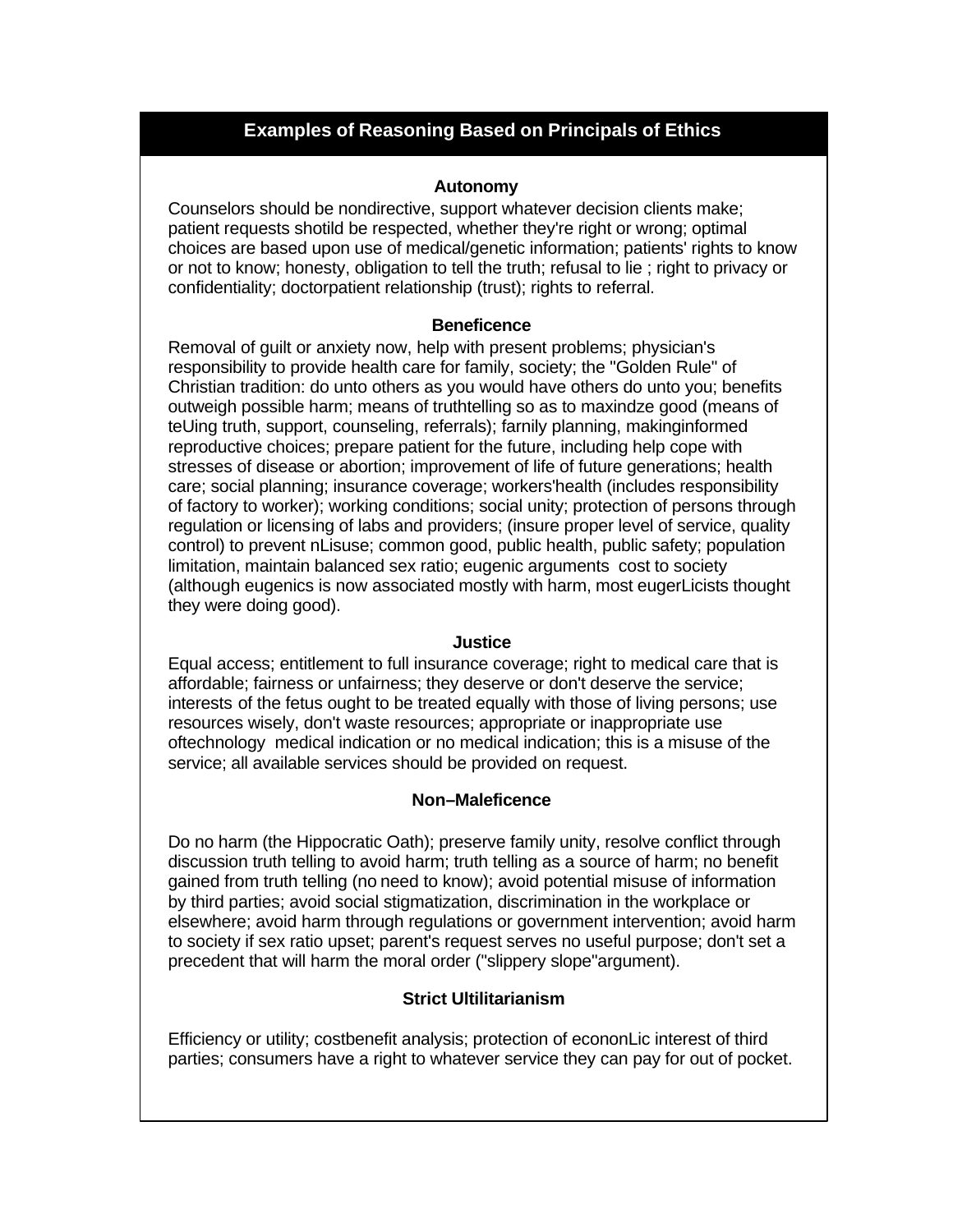## *(4) "The Bible tells me so."*

Religon and ethics is closely linked. Ethics is a part of all major religions. However, ethics is not identical with religion; ethical reasoning must be understandable outside the framework of particular religious beliefs. For example, to say "I would do this because the Bible tells me so" is not an ethical answer. Over the centuries, people have interpreted the Bible differently. To make an answer based on the Bible into an ethical statement, one would have to explore the reasons why the Bible makes this statement and then explain this in terms meaningful to someone with a different interpretation of the Bible or no experience of the Bible at all. The statement that ';God said this" is inherently unsatisfactory because it falls back on a legal/ policy/ authoritarian approach. It is also particularly unsuitable for providers in a multicultural society. An ethics based interpretation of religious approaches almost inevitably uses principles or relationships.

# *(5) "I disapprove of this!"*

This statement appears frequently in answers to questions about sex selection. This knee-jerk response includes no ethical reflection whatsoever, merely the emotion of the moment. Although ethical principles may underlie the response, it is not an ethical statement in itself.

## **Examples of Ethical Statements**

Ethical statements may be based on 1) principles; 2) action-rules or action guides which are informal statements based on principles; 3) relationships; or 4) a combination. The principles-based approach is most common in ethical textbooks and discussions. . The action guide approach appears to be most common in geneticists' actual reasoning, at least according to the survey responses of almost 800 U.S. geneticists and counselors.

In biomedical ethics, five general principles are commonly discussed:

## **Five general principles provide the foundation for most reasoning in biomedical ethics:**

**1. Autonomy** *(Respect for Persons):* the duty to respect the self-determination and choices of autonomous persons, as well as to protect persons with diminished autonomy, e.g., young children, mentally retarded persons, and those with other mental impairments.

**2. Non-maleficence**: the obligation to remove or minimize harm, to persons and wherever possible to remove the causes of farm altogether.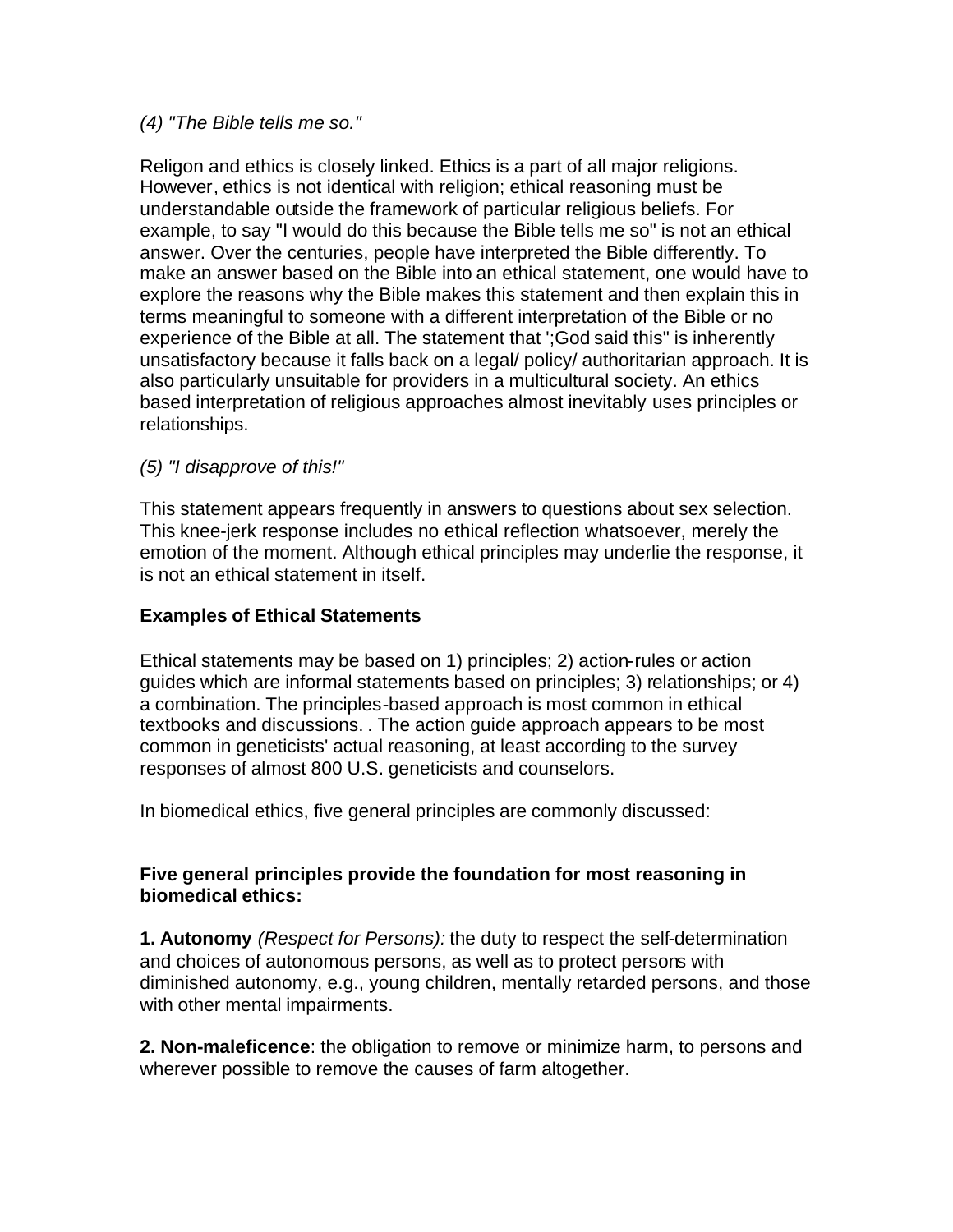**3. Beneficence:** the obligation to secure the well-being of persons by acting positively on their behalf, and moreover, to maximize the benefits that can be attained. Beneficence goes beyond non-maleficence in not only avoiding harm but purposefully trying to do good.

**4. Justice:** the obligation to distribute benefits and burdens fairly, to treat equals equally and to give reasons for differential treatment based upon widely accepted criteria for just ways to distribute benefits and burdens.

**5. Strict Monetary Utilitarianism:** economic interests or material ends have the highest priority in reasoning. Although most people think of utilitarianism as promoting "the greatest good to the greatest number," utilitarian philosophy originated from monetary theory. In the above analysis, the "beneficent" aspects of utilitarianism have been separated from the monetary or efficiency aspects. Autonomy is the most common principle underlying decisions in the U.S. and other Western nations. This view is shared by providers and consumers alike. There appears to be a trend toward providing all services requested, provided only that the consumer can pay out of pocket. Justice and equity concerns are rarely mentioned, though they should be of paramount importance in a nation debating health care reform.

# **Action–guides**

An action–guide is a practical rule for action that is principles based. Often, instead of saying "autonomy," or "obligation to tell the truth," people say, "the patient should make up her own mind" or "I should educate the patient." According to Beauchamp and Childress (1994), these informal statements that relate to principles should be called "action rules." These, rather than the more formally stated principles, are the approaches used by most U.S. medical geneticists and genetic counselors.

# **Relationships-Based Approaches**

Relationships–based ethics incorporates the needs and deserts (special "extras" owed to certain persons or groups because of prior suffering or discrimination) of all parties concerned, as well as the more formal concepts of rights, obligations, and good of society. Relationships–based ethics are found in the psychological research of Carol Gilligan and the feminist bioethics of Susan Sherwin, Christine Overall, and others. Such an ethics appears to be an ideal framework for consumer provider interaction.

The National Society of Genetic Counselors (NSGQ has adopted a relationships based Code of Ethics that incorporates four type of relationships: 1) with self; 2) with client; 3) with colleagues; and 4) with society.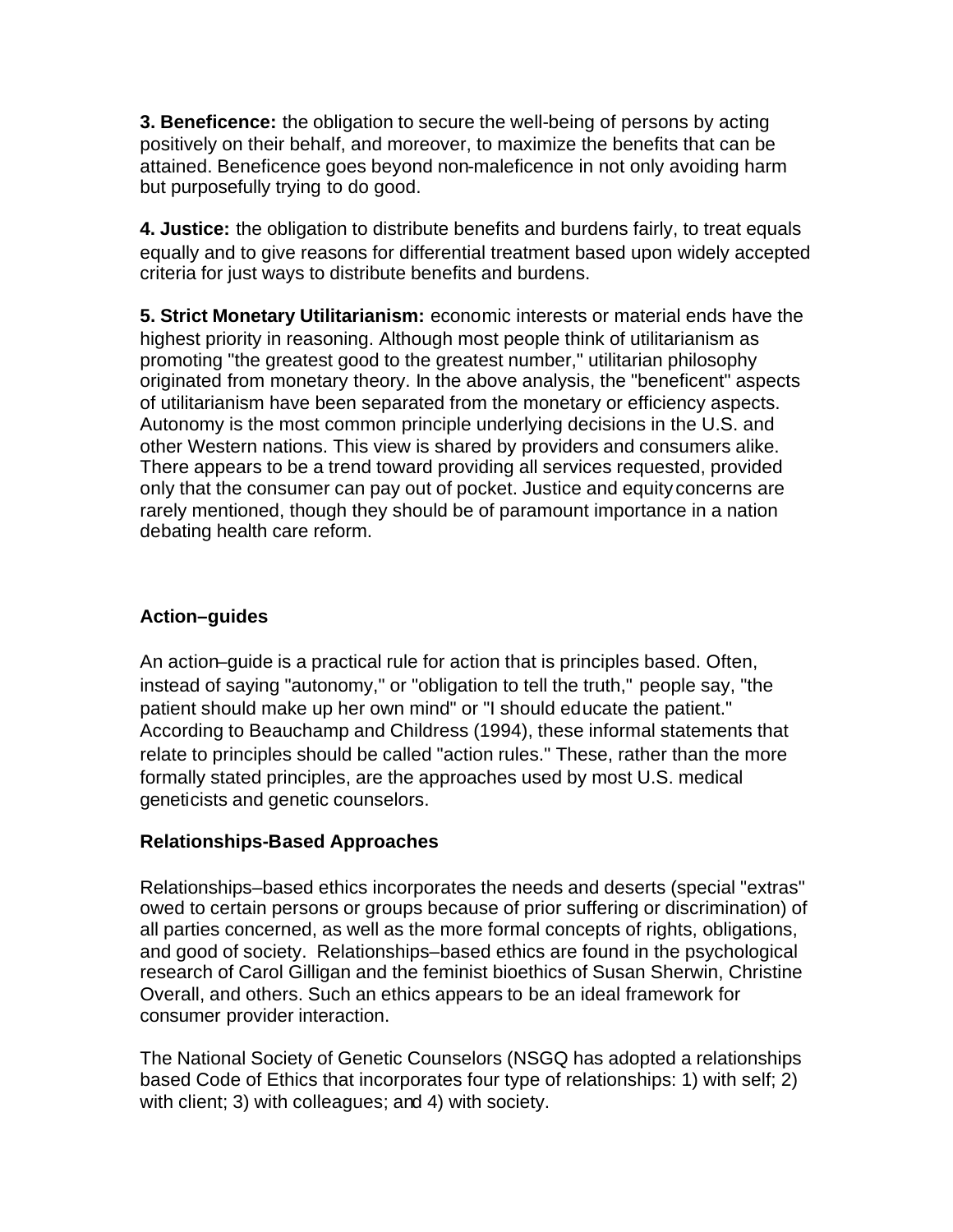The NSGC Code includes guidelines for evaluating a potential choice of action in the light of its effect on each type of relationship. Other relationships affecting ethical decisions in genetics include relationships with the client's family, with institutions (schools, employers, insurers), and with one's own sense of professional integrity, and the client's own relationships with spouse or partner and with family members.

In responding to our current survey of geneticists, however, very few providers speak of relationships in their reasoning; they seem to prefer action guides or even formal principles over relationships. A relationships–based approach has much to offer, and should be used more frequently.

## **Consequentialist versus Non-consequentialist Approaches.**

Classic utilitarianism U.S. Mill, Jeremy Bentham) is based on consequences. Aristotle and Thomas Aquinas were also goal oriented ("teleological") thinkers. "Deontological" theories (Kant) are based on following rules, regardless of consequences. Many approaches combine the two (e.g., rule-utilitarianism). In a 1985 survey of 295 U.S. geneticists, 36% mentioned specific outcomes of their ethical decisions.

## **Why is Ethics Important?**

Neither consumers nor providers can base their actions solely on technological, legal, or institutional policy grounds or on immediate emotional responses. Decisions based on external authorities, made without careful thought, lead to. authoritarian societies. Technology and law will not solve ethical problems. We need a meaningful rationale behind our decisions. This rationale should be understandable to, and shared by, members of the different cultural and racial groups that make up the U.S. population. We also need consistency in our actions. Ethics enables people to think for themselves, and to consider interests of all parties concerned. Ethics is important because private decisions may lead to cultural transformations. Ethics helps us to look beyond the details of the immediate situation.

## **Suggested Readings:**

Beauchamp, Tom L., and Childress, James F. **Principles of Biomedical Ethics**, Fourth Edition. New York: Oxford University Press, 1994.

Fletcher, John C. **Ethics and Human Genetics: A Crosscultural Perspective.** Pages 457490 in Wertz, Dorothy C. and Fletcher, John C. (eds.) Ethics and Human Genetics: A Crosscultural Perspective. Heidelberg: Springer Verlog, 1989.